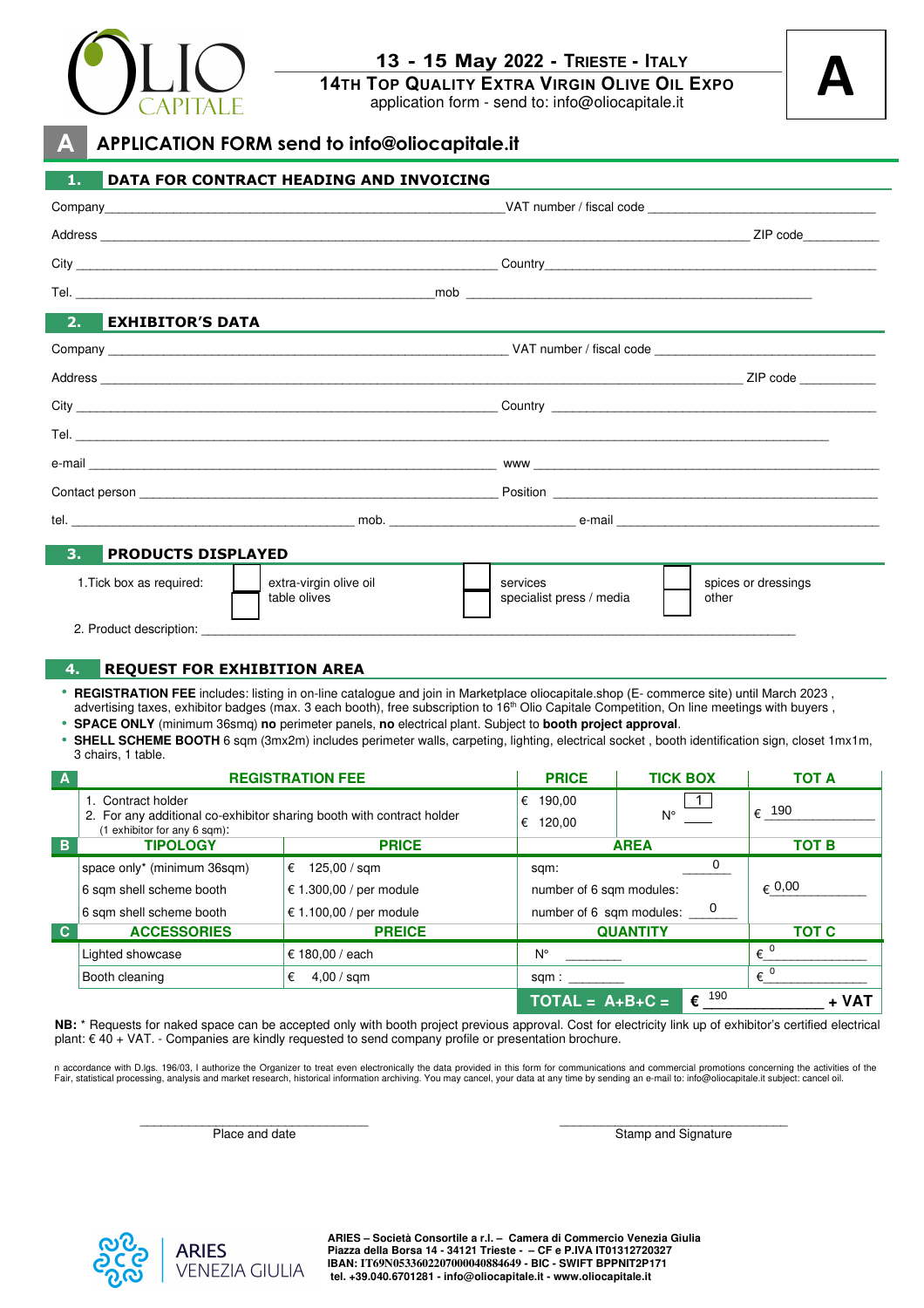

**13 - 15 May 2022 - TRIESTE - ITALY 14TH TOP QUALITY EXTRA VIRGIN OLIVE OIL EXPO** application form - send to: info@oliocapitale.it

**B**

#### **B DATA FOR ONLINE CATALOGUE and CO-EXHIBITORS REGISTRATION email to info@oliocapitale.it**

| <b>EXHIBITORS DATA</b> (TYPE OR WRITE IN BLOCK CAPITAL LETTERS)<br>> |                                                     |
|----------------------------------------------------------------------|-----------------------------------------------------|
|                                                                      |                                                     |
|                                                                      |                                                     |
|                                                                      |                                                     |
|                                                                      | $\mathsf{mob}$                                      |
|                                                                      |                                                     |
| >> EXTRA VIRGIN OLIVE OIL:                                           |                                                     |
| Production in liters <b>Example 20</b>                               | Number of labels on show: Number of labels on show: |
| MediumL<br>Category of olive oil intensity:<br>Light $L$             | Intense I                                           |
| PDO Certified<br>Olive oil:<br>Organic [                             | <b>PGI Certified</b><br>Flavored olive oils         |
|                                                                      |                                                     |
| >> TABLE OLIVE:                                                      |                                                     |
| Type of table olive: Type of table olive:                            |                                                     |
| >> VINAGRE, SALT, SPICES, OTHER:                                     |                                                     |
|                                                                      |                                                     |

Additional notes: Fill in carefully with your co-exhibitors data for the online catalogue and insurance coverage<br>CO-EXHIBITORS: Companies present in the booth of the direct exhibitor with their own staff and products/servi Companies present in the booth of the direct exhibitor with their own staff and products/services

#### **>> CO-EXHIBITOR** (TYPE OR WRITE IN BLOCK CAPITAL LETTERS)

|                                                                                                                                                                                                                                | WWW <b>with the contract of the contract of the contract of the contract of the contract of the contract of the contract of the contract of the contract of the contract of the contract of the contract of the contract of the </b> |                 |  |         |                                                       |  |
|--------------------------------------------------------------------------------------------------------------------------------------------------------------------------------------------------------------------------------|--------------------------------------------------------------------------------------------------------------------------------------------------------------------------------------------------------------------------------------|-----------------|--|---------|-------------------------------------------------------|--|
| >> EXTRA VIRGIN OLIVE OIL:                                                                                                                                                                                                     |                                                                                                                                                                                                                                      |                 |  |         |                                                       |  |
| <b>Production in liters Example 2018</b>                                                                                                                                                                                       | Number of labels on show:                                                                                                                                                                                                            |                 |  |         |                                                       |  |
| Category of olive oil intensity:                                                                                                                                                                                               | Light                                                                                                                                                                                                                                | Medium I        |  | Intense |                                                       |  |
| Olive oil:                                                                                                                                                                                                                     | Organic $\square$                                                                                                                                                                                                                    | PDO Certified □ |  |         | PGI Certified $\square$ Flavored olive oils $\square$ |  |
| Type of olive example and the state of the state of the state of the state of the state of the state of the state of the state of the state of the state of the state of the state of the state of the state of the state of t |                                                                                                                                                                                                                                      |                 |  |         |                                                       |  |
| >> TABLE OLIVE:                                                                                                                                                                                                                |                                                                                                                                                                                                                                      |                 |  |         |                                                       |  |
|                                                                                                                                                                                                                                |                                                                                                                                                                                                                                      |                 |  |         |                                                       |  |
| >> VINAGRE, SALT, SPICES, OTHER:                                                                                                                                                                                               |                                                                                                                                                                                                                                      |                 |  |         |                                                       |  |
|                                                                                                                                                                                                                                |                                                                                                                                                                                                                                      |                 |  |         |                                                       |  |



**ARIES – Società Consortile a r.l. – Camera di Commercio Venezia Giulia Piazza della Borsa 14 - 34121 Trieste - – CF e P.IVA IT01312720327 IBAN: IT69N0533602207000040884649 - BIC - SWIFT BPPNIT2P171 tel. +39.040.6701281 - info@oliocapitale.it - www.oliocapitale.it**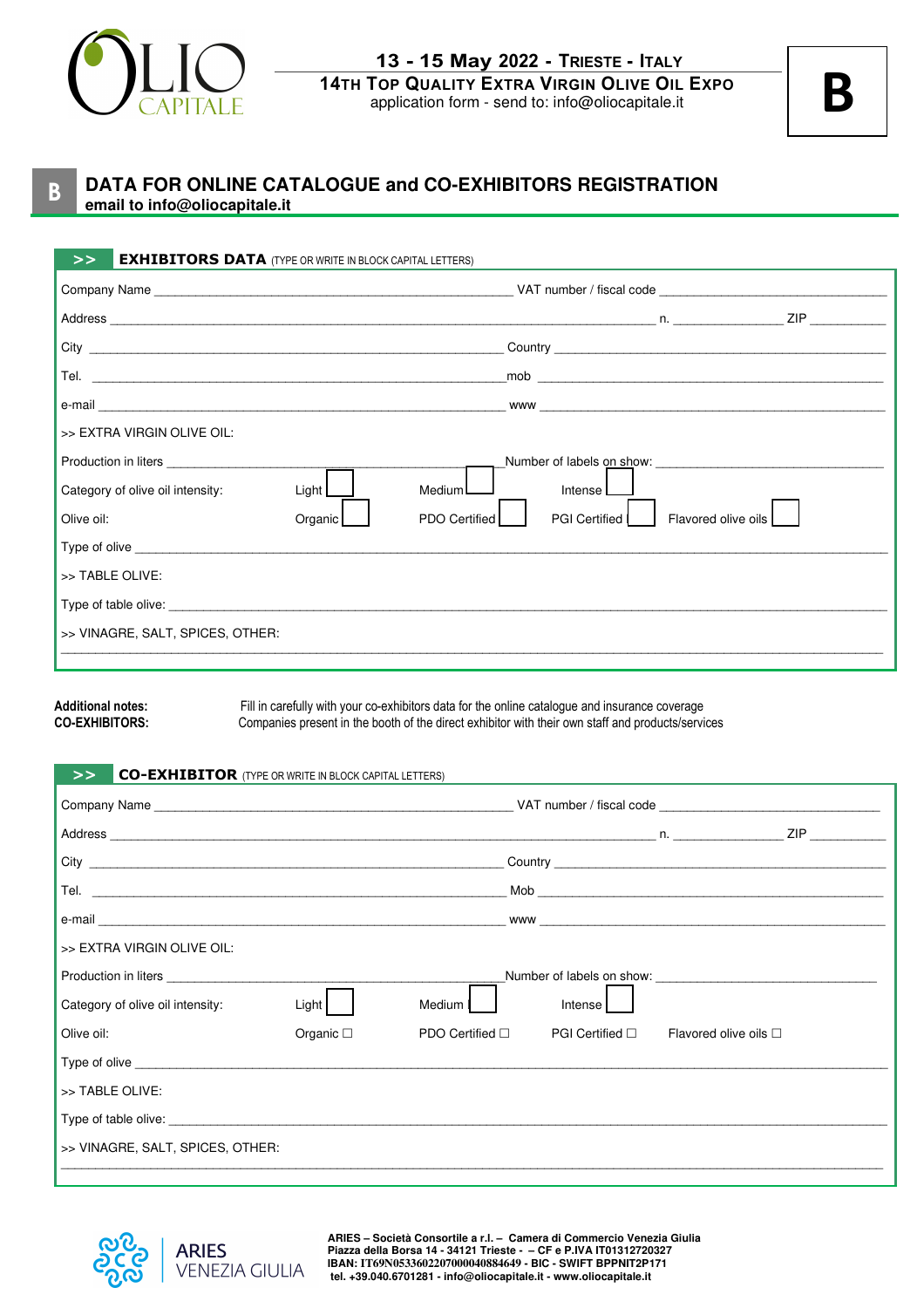

#### **13 -15 May 2022 - TRIESTE - ITALY 14TH TOP QUALITY EXTRA VIRGIN OLIVE OIL EXPO**

application form - send to: info@oliocapitale.it

**B**

| <b>CO-EXHIBITOR</b> (TYPE OR WRITE IN BLOCK CAPITAL LETTERS)<br>>> |         |                      |                                                                                                                                                                                                                                      |                     |  |
|--------------------------------------------------------------------|---------|----------------------|--------------------------------------------------------------------------------------------------------------------------------------------------------------------------------------------------------------------------------------|---------------------|--|
|                                                                    |         |                      |                                                                                                                                                                                                                                      |                     |  |
|                                                                    |         |                      |                                                                                                                                                                                                                                      |                     |  |
|                                                                    |         |                      | Country <b>Countries and Countries and Countries and Countries and Countries and Countries and Countries and Countries and Countries and Countries and Countries and Countries and Countries and Countries and Countries and Cou</b> |                     |  |
|                                                                    |         |                      |                                                                                                                                                                                                                                      |                     |  |
|                                                                    |         |                      |                                                                                                                                                                                                                                      |                     |  |
| >> EXTRA VIRGIN OLIVE OIL:                                         |         |                      |                                                                                                                                                                                                                                      |                     |  |
|                                                                    |         |                      |                                                                                                                                                                                                                                      |                     |  |
| Category of olive oil intensity:                                   | Light   | Medium               | Intense                                                                                                                                                                                                                              |                     |  |
| Olive oil:                                                         | Organic | <b>PDO Certified</b> | <b>PGI Certified</b>                                                                                                                                                                                                                 | Flavored olive oils |  |
|                                                                    |         |                      |                                                                                                                                                                                                                                      |                     |  |
| >> TABLE OLIVE:                                                    |         |                      |                                                                                                                                                                                                                                      |                     |  |
|                                                                    |         |                      |                                                                                                                                                                                                                                      |                     |  |
| >> VINAGRE, SALT, SPICES, OTHER:                                   |         |                      |                                                                                                                                                                                                                                      |                     |  |

#### **>> CO-EXHIBITOR** (TYPE OR WRITE IN BLOCK CAPITAL LETTERS)

| >> EXTRA VIRGIN OLIVE OIL:                                                                                                                                                                                                          |         |               |                           |                     |  |
|-------------------------------------------------------------------------------------------------------------------------------------------------------------------------------------------------------------------------------------|---------|---------------|---------------------------|---------------------|--|
| Production in liters <b>example 20</b> in the set of the set of the set of the set of the set of the set of the set of the set of the set of the set of the set of the set of the set of the set of the set of the set of the set o |         |               | Number of labels on show: |                     |  |
| Category of olive oil intensity:                                                                                                                                                                                                    | Light   | Medium I      | Intense                   |                     |  |
| Olive oil:                                                                                                                                                                                                                          | Organic | PDO Certified | PGI Certified             | Flavored olive oils |  |
| Type of olive the contract of the contract of the contract of the contract of the contract of the contract of the contract of the contract of the contract of the contract of the contract of the contract of the contract of       |         |               |                           |                     |  |
| >> TABLE OLIVE:                                                                                                                                                                                                                     |         |               |                           |                     |  |
| Type of table olive: Type of table olive:                                                                                                                                                                                           |         |               |                           |                     |  |
| >> VINAGRE, SALT, SPICES, OTHER:                                                                                                                                                                                                    |         |               |                           |                     |  |
|                                                                                                                                                                                                                                     |         |               |                           |                     |  |

\_\_\_\_\_\_\_\_\_\_\_\_\_\_\_\_\_\_\_\_\_\_\_\_\_\_\_\_\_\_\_\_\_\_\_\_\_\_\_\_\_\_\_\_\_\_\_\_\_\_\_\_\_\_\_\_\_\_\_\_\_\_\_\_\_\_\_\_\_\_\_\_\_\_\_\_\_\_\_\_\_\_\_\_\_\_\_\_\_\_\_\_\_\_\_\_\_\_\_\_\_\_\_\_\_\_\_\_\_\_\_\_\_\_\_\_\_\_\_

#### The Organizer is not liable for errors or omissions in the Official Expo Catalogue.

I authorize the Organizer to treat my data in accordance with D.lgs. 196/03. You may cancel, your data at any time by sending an e-mail to: info@oliocapitale,it subject: cancel OLIO.

\_\_\_\_\_\_\_\_\_\_\_\_\_\_\_\_\_\_\_\_\_\_\_\_\_\_\_\_\_\_\_\_\_ Luogo e data

**ARIES VENEZIA GIULIA** 

**ARIES – Società Consortile a r.l. – Camera di Commercio Venezia Giulia Piazza della Borsa 14 - 34121 Trieste - – CF e P.IVA IT01312720327 IBAN: IT69N0533602207000040884649 - BIC - SWIFT BPPNIT2P171 tel. +39.040.6701281 - info@oliocapitale.it - www.oliocapitale.it**

\_\_\_\_\_\_\_\_\_\_\_\_\_\_\_\_\_\_\_\_\_\_\_\_\_\_\_\_\_\_\_\_\_ Timbro e Firma